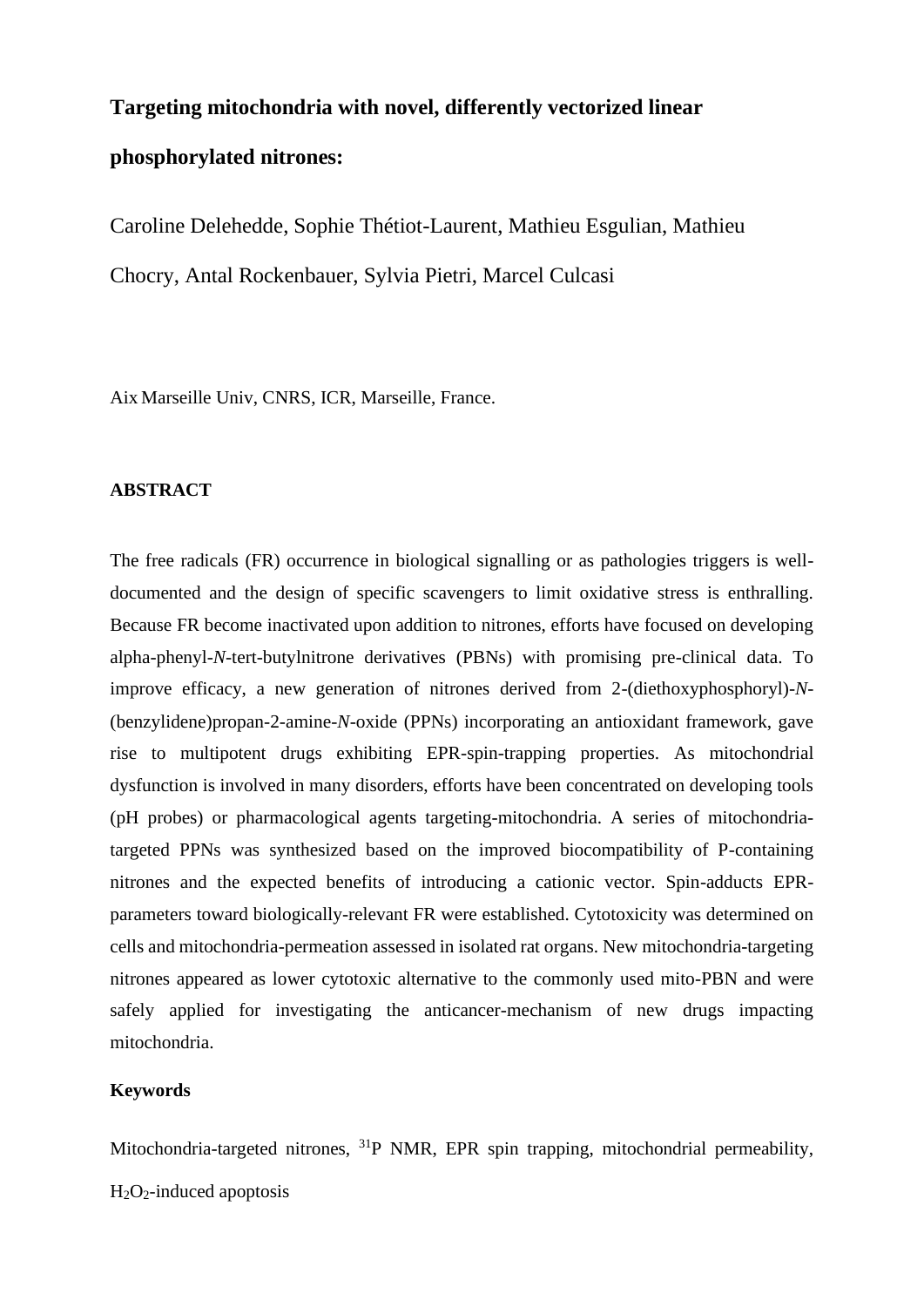#### **Introduction**

Mitochondria are complex, metabolically active and dynamic organelles that regulate critical cellular processes from ATP-production to intrinsic cell death. They are major oxygenconsumers with roughly 95% of the total amount of breathed O<sub>2</sub> undergoing, in desirable conditions, reduction to water by cytochrome *c* oxidase (complex IV) in four consecutive oneelectron steps. Activation of  $O_2$  by monovalent reduction leads to superoxide anion radical ( $O_2$ <sup>+</sup> ), a reactive oxygen species (ROS) participating in many key cellular pathways [1]. Since the 1970s, popular estimates of the steady state amount of mitochondrial O<sub>2</sub><sup>+</sup> ranged 1-2% of inhaled oxygen (i.e., 215–430 mmol of  $O_2$ <sup>+</sup> daily for an 80 kg human) [1a], yet recent knowledge proposed it could actually be one order of magnitude less under non pathological conditions [1b]. Nethertheless, still the mitochondrial respiratory chain is regarded, together with cytosolic NADPH oxidases (Nox), as a major cellular source for  $O_2$ . In mitochondria electron transport chain,  $O_2$ <sup>\*</sup> formation involves complexes I (NADH:ubiquinone oxidoreductase) and III (cytochrome *bc<sup>1</sup>* complex), releasing this free radical within the mitochondrial matrix and, mostly, into the intermembrane space, respectively [1c].

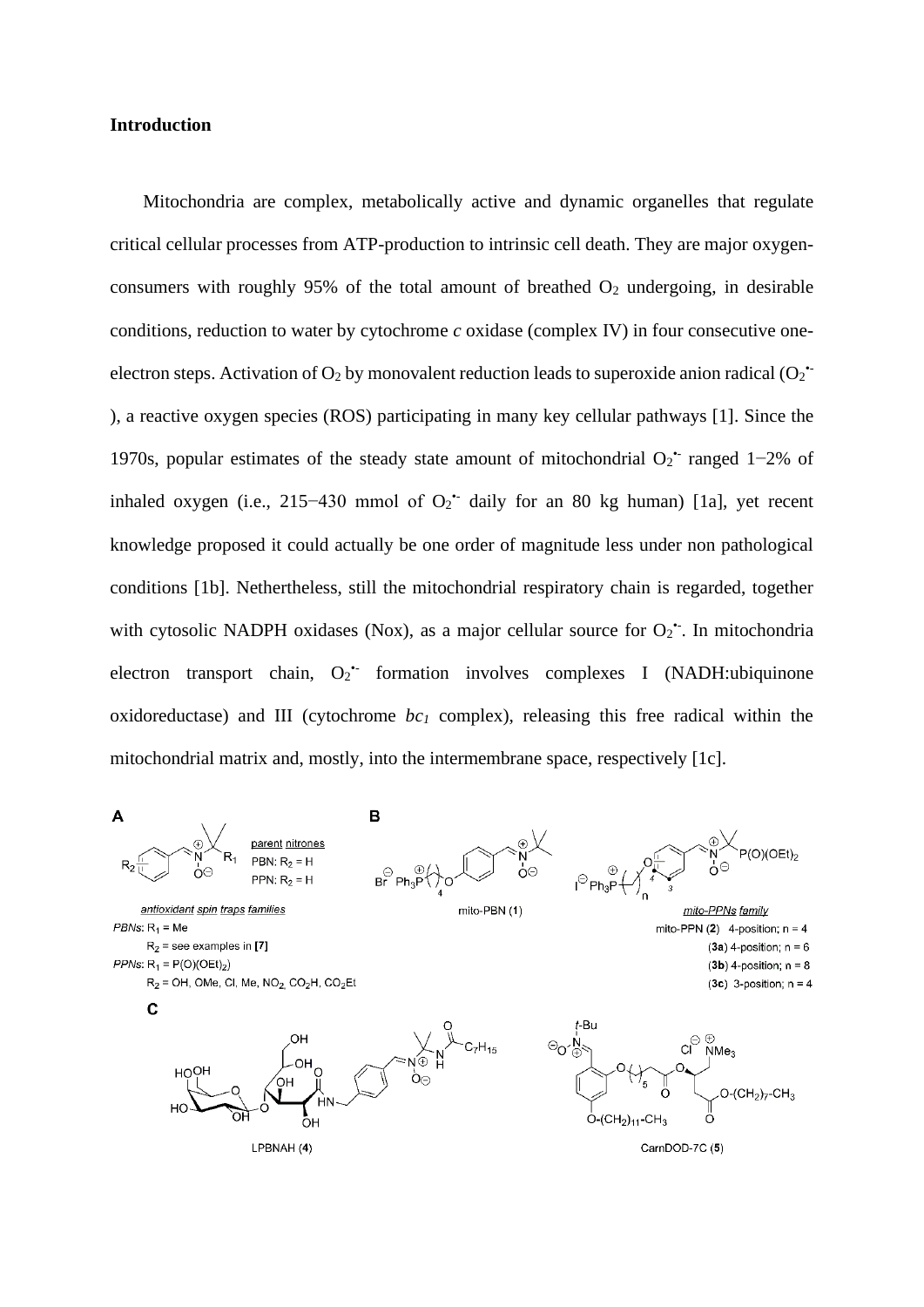**Figure 1**. General structures of noncyclic nitrones and related families exhibiting antioxidant and/or pharmacological activity (A) deriving from PBN and PPN [7b,8], or targeted to the mitochondrion (B) by a TPP cation [6a,8] or (C) using alternative vectors [15].

### **References**

- [1] (a) E. Cadenas, K.J.A. Davies, Mitochondrial free radical generation, oxidative stress, and aging, Free Radic. Biol. Med. 29 (2000) 222–230, [https://doi-org.lama.univ](https://doi-org.lama.univ-amu.fr/10.1016/S0891-5849(00)00317-8)[amu.fr/10.1016/S0891-5849\(00\)00317-8.](https://doi-org.lama.univ-amu.fr/10.1016/S0891-5849(00)00317-8); (b) J.P. Kehrer, L.O. Klotz, Free radicals and related reactive species as mediators of tissue injury and disease: implications for health, Crit. Rev. Toxicol. 45 (2015) 765–798, [https://doi.org/10.3109/10408444.2015.1074159.](https://doi.org/10.3109/10408444.2015.1074159); (c) S. Dröse, U. Brandt, Molecular mechanisms of superoxide production by the mitochondrial respiratory chain, Adv. Exp. Med. Biol. 748 (2012) 145–169, https://doi.org/10.1007/978-1-4614-3573-0 6.; (d) N.S. Chandel, Mitochondria as signaling organelles, BMC Biol. 12 (2014) 34, [https://doi.org/10.1186/1741-7007-12-34.](https://doi.org/10.1186/1741-7007-12-34)
- [2] (a) B. Halliwell, J.M.C. Gutteridge, Free Radicals in Biology and Medicine, fifth ed., Oxford Uni. Press, United Kingdom, 2015.; (b) A.M. van der Bliek, M.M. Sedensky, P.G. Morgan, Cell genetics of the mitochondrion, Genetics 207 (2017) 843–871, [https://doi.org/10.1534/genetics.117.300262.](https://doi.org/10.1534/genetics.117.300262)
- [3] (a) R.K. Lane, T. Hilsabeck, S.L. Rea, The role of mitochondrial dysfunction in agerelated diseases, Biochim. Biophys. Acts 1847 (2015) 1387–1400, [https://doi.org/10.1016/j.bbabio.2015.05.021.](https://doi.org/10.1016/j.bbabio.2015.05.021); (b) J. Hroudova, N. Singh, Z. Fisar, K.K. Ghosh, Progress in drug development for Alzheimer's disease: An overview in relation to mitochondrial energy metabolism, Eur. J. Med. Chem. 121 (2016) 774–784, [https://doi.org/10.1016/j.ejmech.2016.03.084.](https://doi.org/10.1016/j.ejmech.2016.03.084)
- [4] (a) V. Sorrentino, K.J. Menzies, J. Auwerx, Repairing mitochondrial dysfunction in desease, Annu. Rev. Pharmacol. Toxicol. 58 (2018) 353–389, [10.1146/annurev](file:///C:/Users/SMBSO/Desktop/10.1146/annurev-pharmtox-010716-104908)[pharmtox-010716-104908.](file:///C:/Users/SMBSO/Desktop/10.1146/annurev-pharmtox-010716-104908); (b) L. Biasutto, A. Mattarei, M. La Spina, M. Azzolini, S.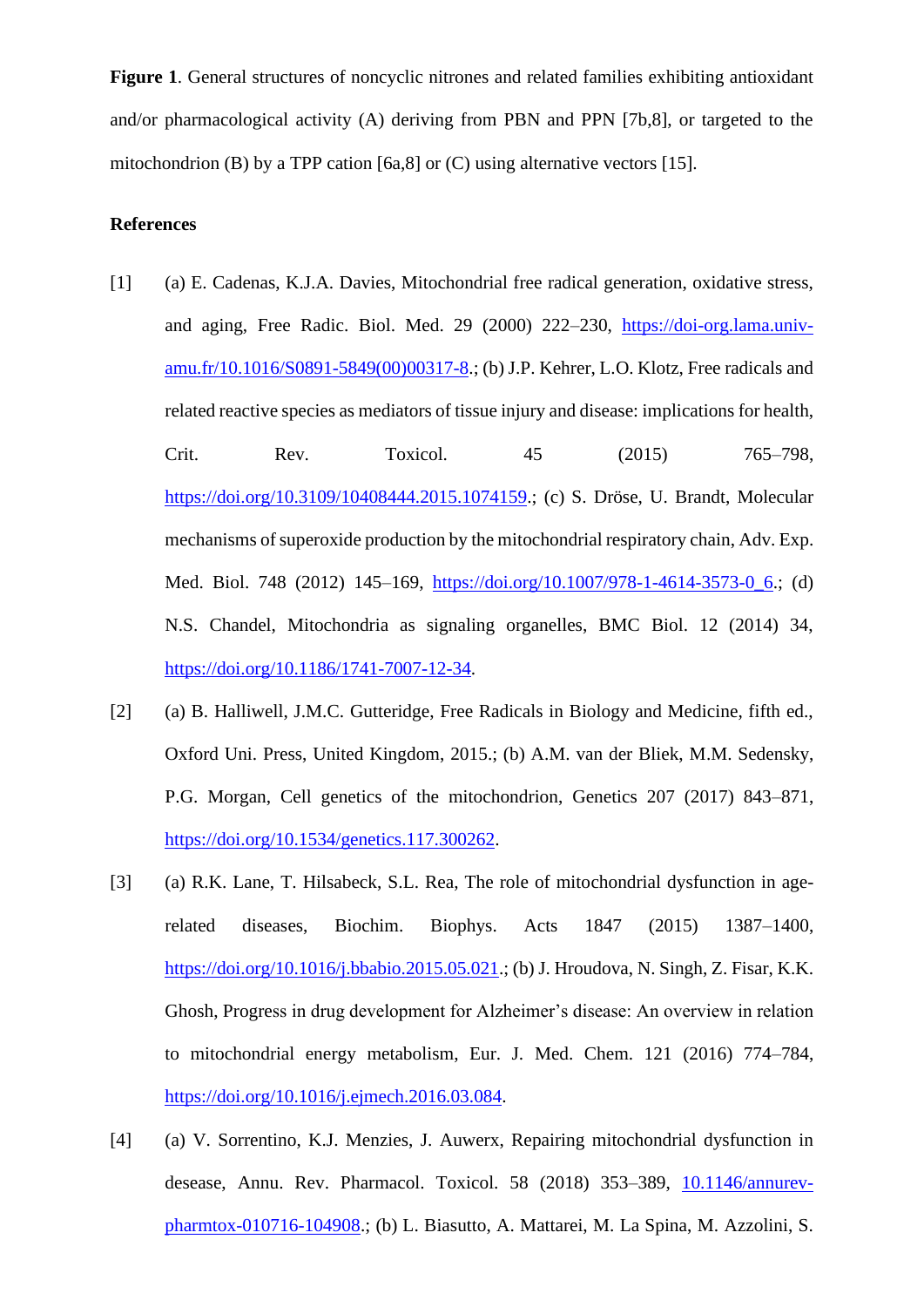Parrasia, I. Szabò, M. Zoratti, Strategies to target bioactive molecules to subcellular compartments. Focus on natural compounds. Eur. J. Med. Chem. 181 (2019) 111557, [doi: 10.1016/j.ejmech.2019.07.060.](https://doi.org/10.1016/j.ejmech.2019.07.060); (c) Z.Q. Liu, Bridging free radical chemistry with drug discovery: A promising way for finding novel drugs efficiently, Eur. J. Med. Chem. 189 (2020) 112020, [https://doi.org/10.1016/j.ejmech.2019.112020.](https://doi.org/10.1016/j.ejmech.2019.112020); (d) V. Weissig, Drug development for the therapy of mitochondrial diseases, Trends Mol. Med. 26 (2020) 40–57. [https://doi.org/10.1016/j.molmed.2019.09.002.](https://doi.org/10.1016/j.molmed.2019.09.002)

- [5] M.J. Davies, Detection and characterisation of radicals using electron paramagnetic resonance (EPR) spin trapping and related methods, Methods 109 (2016) 21–30, [http://dx.doi.org/10.1016/j.ymeth.2016.05.013.](http://dx.doi.org/10.1016/j.ymeth.2016.05.013)
- [6] (a) M.P. Murphy, R.A.J. Smith, Targeting antioxidants to mitochondria by conjugation to lipophilic cations, Annu. Rev. Pharmacol. Toxicol. 47 (2007) 629–656, [https://doi.org/10.1146/annurev.pharmtox.47.120505.105110.](https://doi.org/10.1146/annurev.pharmtox.47.120505.105110); (b) J. Wang, J. Li, Y. Xiao, B. Fu, Z. Qin, Triphenylphosphonium (TPP)-based antioxidants: A new perspective on antioxidant design, ChemMedChem 10.1002/cmdc.201900695, [https://doi.org/10.1002/cmdc.201900695.](https://doi.org/10.1002/cmdc.201900695)
- [7] (a) R.A. Floyd, R.D. Kopke, C.H. Choi, S.B. Foster, S. Doblas, R.A. Towner, Nitrones as therapeutics, Free Radic. Biol. Med. 45 **(**2008) 1361–1374, [https://dx.doi.org/10.1016%2Fj.freeradbiomed.2008.08.017;](https://dx.doi.org/10.1016%2Fj.freeradbiomed.2008.08.017) (b) C. Oliveira, S. Benfeito, C. Fernandes, F. Cagide, T. Silva, F. Borges, NO and HNO donors, nitrones, and nitroxides: Past, present, and future, Med. Res. Rev. 38 (2018) 1159–1187, [.https://doi.org/10.1002/med.21461](https://doi.org/10.1002/med.21461)
- [8] M. Cassien, C. Petrocchi, S. Thétiot-Laurent, M. Robin, E. Ricquebourg, C. Kandouli, A. Asteian, A. Rockenbauer, A. Mercier, C. Culcasi, S. Pietri, On the vasoprotective mechanisms underlying novel  $\beta$ -phosphorylated nitrones: Focus on free radical characterization, scavenging and NO-donation in a biological model of oxidative stress, Eur. J. Med. Chem. 119 (2016) 197–217, [https://doi.org/10.1016/j.ejmech.2016.04.067.](https://doi.org/10.1016/j.ejmech.2016.04.067)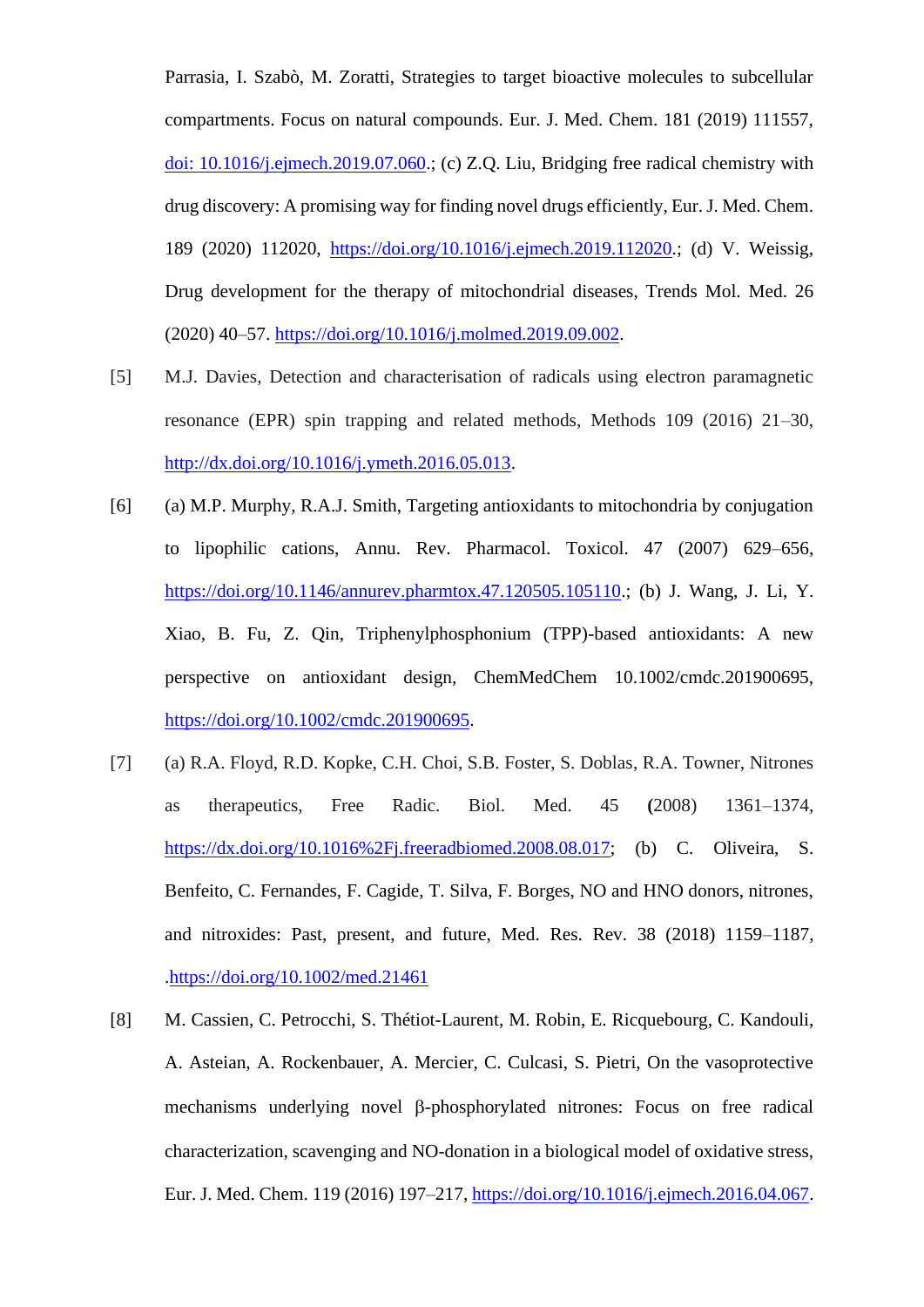- [9] M.P. Murphy, K.S. Echtay, F.H. Blaikie, J. Asin-Cayuela, H.M. Cochemé, K. Green, J.A. Buckingam, E.R. Taylor, F. Hurrell, G. Hughes, S. Miwa, C.E. Cooper, D.A. Svistunenko, R.A. J. Smith, M.D. Brand, Superoxide activates uncoupling proteins by generating carbon-centered radicals and initiating lipid peroxidation: studies using a mitochondria-targeted spin trap derived from alpha-phenyl-*N*-tert-butylnitrone, J. Biol. Chem. 278 (2003) 48534–48545, [https://doi.org/10.1074/jbc.m308529200.](https://doi.org/10.1074/jbc.m308529200)
- [10] M. Culcasi, L. Benameur, A. Mercier, C. Lucchesi, H. Rahmouni, A. Asteian, G. Casano, A. Botta, H. Kovacic, S. Pietri, EPR spin trapping evaluation of ROS production in human fibroblasts exposed to cerium oxide nanoparticles: Evidence for NADPH oxidase and mitochondria stimulation, Chem. Biol. Interact. 199 (2012) 161– 176, [https://doi.org/10.1016/j.cbi.2012.08.007.](https://doi.org/10.1016/j.cbi.2012.08.007)
- [11] M. Wu, L. Liao, L. Jiang, C. Zhang, H. Gao, L. Qiao, S. Liu, D. Shi, Liver-targeted Nano-MitoPBN normalizes glucose metabolism by improving mitochondrial redox balance, Biomaterials 222 (2019) 119457, [https://doi.org/10.1016/j.biomaterials.2019.119457.](https://doi.org/10.1016/j.biomaterials.2019.119457)
- [12] (a) E. Maurelli, M. Culcasi, M.C. Delmas-Beauvieux, M. Miollan, J.L. Gallis, T. Tron, S. Pietri, New perspectives on the cardioprotective phosphonate effect of the spin trap 5- (diethoxyphosphoryl)-5-methyl-1-pyrroline *N*-oxide: an hemodynamic and <sup>31</sup>P NMR study in rat hearts, Free Radic. Biol. Med. 27 (1999) 34– 41[,https://doi.org/10.1016/s0891-5849\(99\)00033-7](https://doi.org/10.1016/s0891-5849(99)00033-7) ; (b) M. Culcasi, G. Casano, C. Lucchesi, A. Mercier, J.L. Clément, V. Pique, L. Michelet, A. Krieger-Liszkay, M. Robin, S. Pietri, Synthesis and biological characterization of new aminophosphonates for mitochondrial pH determination by  ${}^{31}P$  NMR spectroscopy, J. Med. Chem. 56 (2013) 2487–2499, [https://doi.org/10.1021/jm301866e.](https://doi.org/10.1021/jm301866e)
- [13] C. Petrocchi, S. Thétiot-Laurent, M. Culcasi, S. Pietri, Novel mitochondria-targeted triphenylphosphonium conjugates of linear  $\beta$ -phosphorylated nitrones: preparation,  $^{31}P$ NMR mitochondrial distribution, EPR spin trapping reporting, and site-directed anti-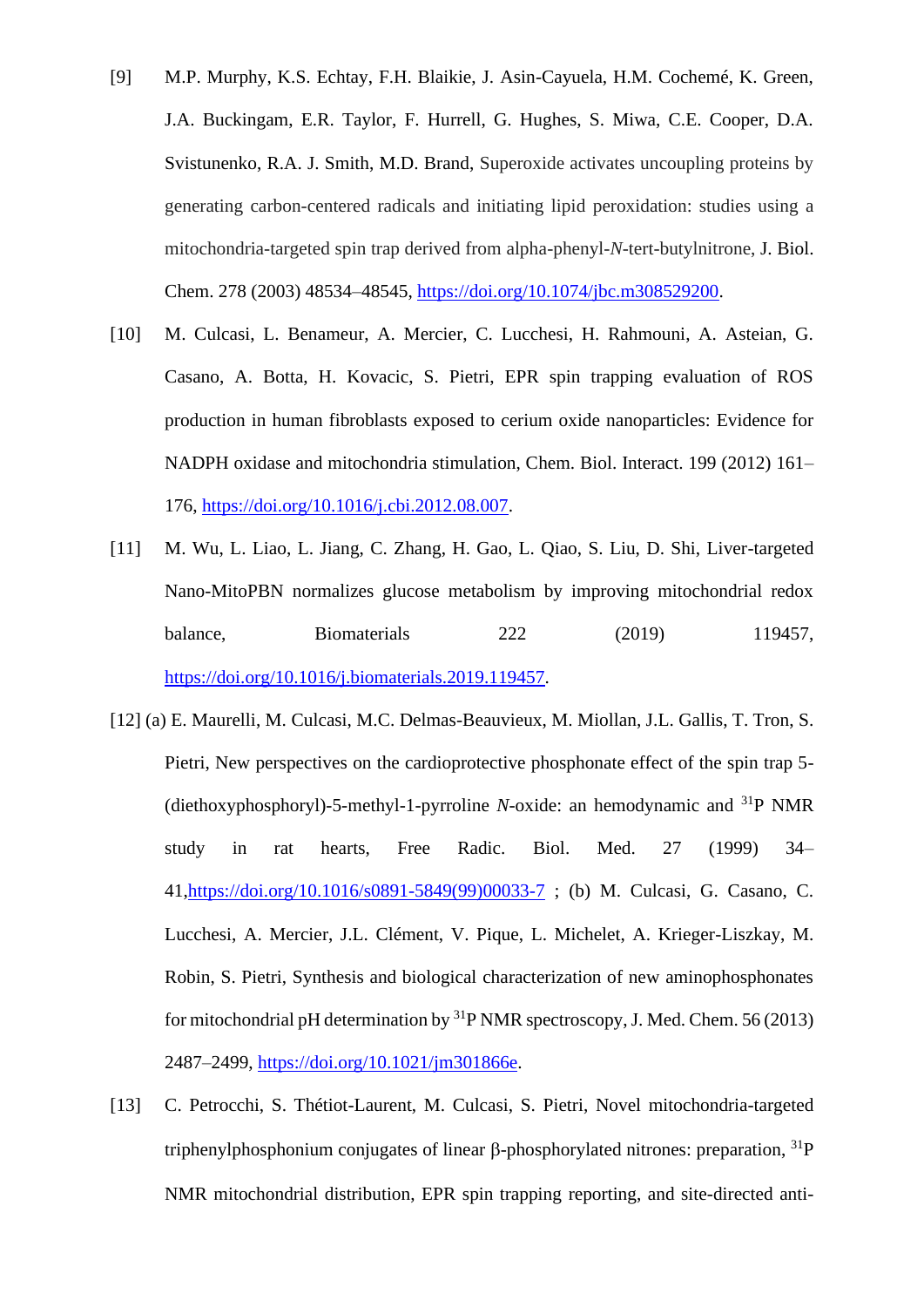apoptotic properties in: V. Weissig, M. Edeas, (Eds.), Methods in Molecular Biology, Springer Protocols. Mitochondrial Medicine, second ed., Humana Press, Springer, New York, Heidelberg, Dordrecht, London, 2020, in press.

- [14] C. Reily, T. Mitchell, B.K. Chacko, G.A. Benavides, M.P. Murphy, V.M. Darley-Usmar, Mitochondrially targeted compounds and their impact on cellular bioenergetics, Redox Biol. 1 (2013) 86–93, [http://dx.doi.org/10.1016/j.redox.2012.11.009.](http://dx.doi.org/10.1016/j.redox.2012.11.009)
- [15] (a) B. Poeggeler, G. Durand, A. Polidori, M.A. Pappolla, I. Vega-Naredo, A. Coto-Montes, J. Böker, R. Hardeland, B. Pucci, Mitochondrial medicine: neuroprotection and life extension by the new amphiphilic nitrone LPBNAH acting as a highly potent antioxidant agent, J. Neurochem. 95 (2005) 962–973, [.https://doi.org/10.1111/j.1471-](https://doi.org/10.1111/j.1471-4159.2005.03425.x) [4159.2005.03425.x;](https://doi.org/10.1111/j.1471-4159.2005.03425.x) (b) S. El Fangour, M. Marini, J. Good, S.J. McQuaker, P.G. Shiels, R.C. Hartley, Nitrones for understanding and ameliorating the oxidative stress associated with aging, AGE 31 (2009) 296–276, [https://doi.org/10.1007/s11357-009-](https://doi.org/10.1007/s11357-009-9098-z) [9098-z.](https://doi.org/10.1007/s11357-009-9098-z)
- [16] (a) E.G. Janzen, R.L. Dudley, R.V. Shetty, Synthesis and electron spin resonance chemistry of nitronyl labels for spin trapping.  $\alpha$ -Phenyl *N*-[5-(5-methyl-2,2-dialkyl-1,3dioxanyl] nitrones and  $\alpha$ -(*N*-alkylpyridinium) *N*-(tert-butyl) nitrones, J. Am. Chem. Soc. 101 (1979) 243–245, [https://doi.org/10.1021/ja00495a053;](https://doi.org/10.1021/ja00495a053) (b) H.A.O. Hill, P.J. Thornalley, Free radical production during phenylhydrazine-induced hemolysis, Can. J. Chem. 60 (1982) 1528–1531, [https://doi.org/10.1139/v82-222;](https://doi.org/10.1139/v82-222) (c) E.G. Janzen, M.S. West, Y. Kotake, C.M. DuBose, Biological spin trapping methodology. III Octanolwater partition coefficients of spin-trapping compounds, J. Biochem. Biophys. Methods 32 (1996) 183–190, [https://doi.org/10.1016/0165-022X\(96\)00008-5;](https://doi.org/10.1016/0165-022X(96)00008-5) (d) C.P. Sár, E. Hideg, I. Vass, K. Hideg,, Synthesis of  $\alpha$ -aryl *N*-adamant-1-yl nitrones and using them for spin trapping of hydroxyl radicals, Bioorg. Med. Chem. Lett. 8 (1998) 379–384, [https://doi.org/10.1016/S0960-894X\(98\)00033-X.](https://doi.org/10.1016/S0960-894X(98)00033-X)